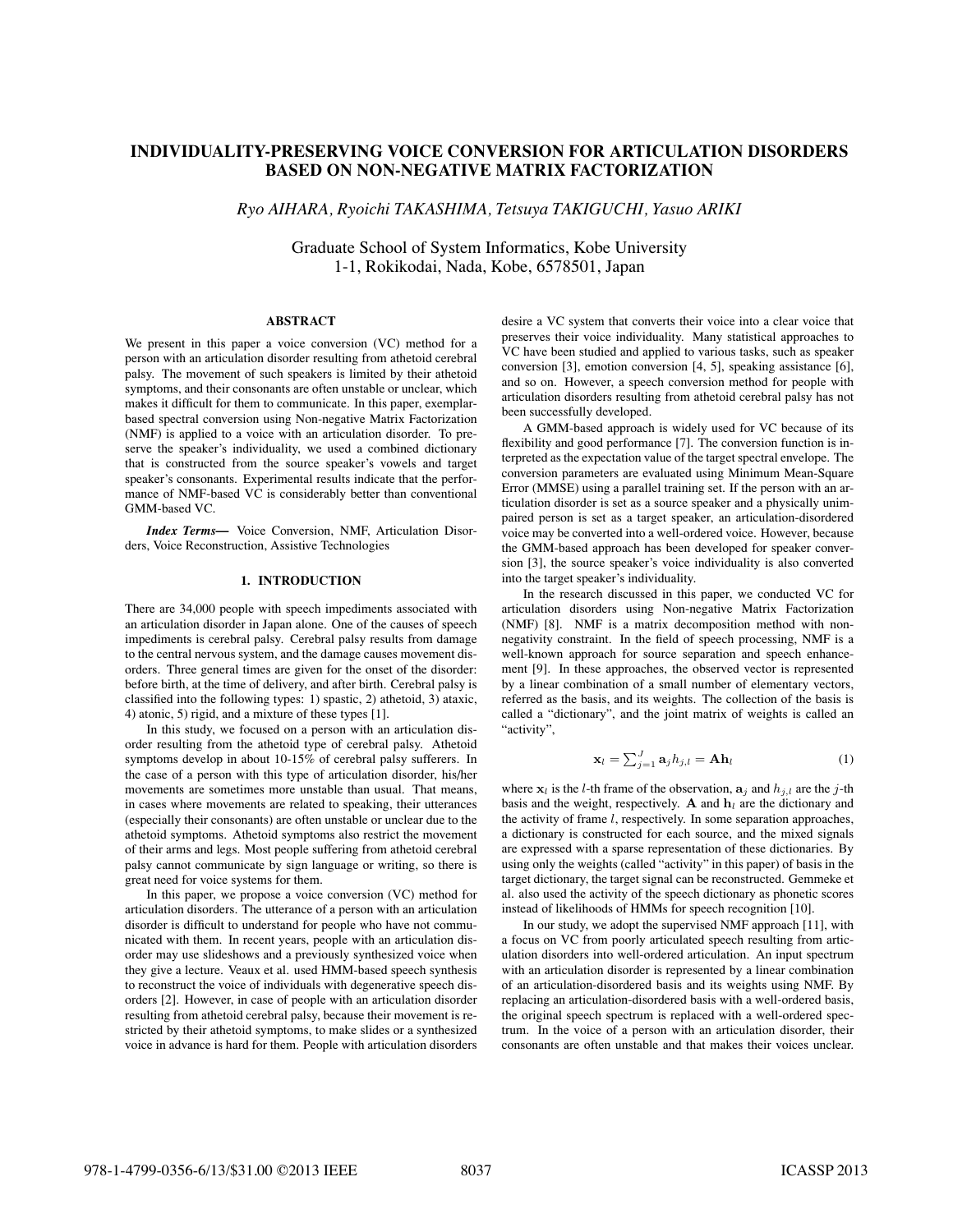Hence, by replacing the articulation-disordered basis of consonants only, a voice with an articulation disorder is converted into a clear voice that preserve the individuality of speaker's voice.

The rest of this paper is organized as follows: In Section 2, NMF-based VC is described, the experimental data is evaluated in Section 3, and the final section is devoted to our conclusions.

### **2. VOICE CONVERSION BASED ON NMF**

#### **2.1. Exemplar-based voice conversion**

Fig. 1 shows the basic approach of our exemplar-based VC using NMF. *D*, *d*, *L*, and *J* represent the number of dimensions of source features, dimensions of target features, frames of dictionary, and basis of dictionary, respectively. A dictionary is a collection of source or target basis. Our VC method needs two dictionaries that are phonemically parallel. One dictionary is a source dictionary, which is constructed from source features. Source features are constructed from an articulation-disordered spectrum and its segment features. The other dictionary is a target dictionary, which is constructed from target features. Target features are mainly constructed from a wellordered spectrum. These two dictionaries consist of the same words and are aligned with dynamic time warping. Hence, these dictionaries have the same number of bases.

Input source features  $X^s$ , which consist of an articulationdisordered spectrum and its segment features, are decomposed into a linear combination of basis from the source dictionary *A s* by NMF. The weights of the basis are estimated as an activity  $H<sup>s</sup>$ . Therefore, the activity includes the weight information of input features to each basis.

Then, the activity is multiplied by a target dictionary in order to obtain converted spectral features  $\hat{X}^t$  which are represented by a linear combination of basis from the target dictionary. Because the source and target dictionary are parallel phonemically, the basis used in the converted features is phonemically the same as that of the source features.

Fig. 2 shows an example of the activity matrices estimated from a word "ikioi" ("vigor" in English). One is uttered by a person with an articulation disorder, and the other is uttered by a physically unimpaired person. To show an intelligible example, each dictionary was structured from just the one word "ikioi" and aligned with dynamic time warping (DTW). As shown in Fig. 2, these activities have high energies at similar elements. For this reason, when there are parallel dictionaries, the activity of the source features estimated with the source dictionary may be able to be substituted with that of the target features. Therefore, the target speech can be constructed using the target dictionary and the activity of the source signal as shown in Fig. 1.

Spectral envelopes extracted by STRAIGHT analysis [12] are used in the source and target features. The other features extracted by STRAIGHT analysis, such as F0 and the aperiodic components, are used to synthesize the converted signal without any conversion.

#### **2.2. Preserving the Individuality of the Speaker's Voice**

In order to make a parallel dictionary, some pairs of parallel utterances are needed, where each pair consists of the same text. One is spoken by a person with an articulation disorder (source speaker), and the other is spoken by a physically unimpaired person (target speaker).

The left side of Fig. 3 shows the process for constructing a parallel dictionary. Spectrum envelopes, which are extracted from parallel



**Fig. 1**. Basic approach of NMF-based voice conversion



**Fig. 2**. Activity matrices for the articulation-disordered utterance (left) and well-ordered utterance (right)

utterances are phonemically aligned. In order to estimate activities of source features precisely, segment features, which consist of some consecutive frames, are constructed. Target features are constructed from consonant frames of the target's aligned spectrum and vowel frames of the source's aligned spectrum. Source and target dictionaries are constructed by lining up each of the features extracted from parallel utterances.

Fig. 3 shows how to preserve a source speaker's voice individuality in our VC. Vowels of voice strongly imply a speaker's individuality. On the other hand, consonants of people with articulation disorders are often unstable. By combining a source speaker's vowels and target speaker's consonants in the target dictionary, the individuality of the source speaker's voice can be preserved.

#### **2.3. Estimation of Activity**

In the NMF-based approach, the spectrum source signal at frame *l* is approximately expressed by a non-negative linear combination of the source dictionary and the activities.

$$
\mathbf{x}_{l} = \mathbf{x}_{l}^{s}
$$
\n
$$
\approx \sum_{j=1}^{J} \mathbf{a}_{j}^{s} h_{j,l}^{s}
$$
\n
$$
= \mathbf{A} \mathbf{h}_{l} \quad s.t. \quad \mathbf{h}_{l} \geq 0
$$
\n(2)

 $x_i^s \in X^s$  is the magnitude spectra of the source signal. Given the spectrogram, (2) can be written as follows:

$$
\mathbf{X}^s \quad \approx \quad \mathbf{A}^s \mathbf{H}^s \quad s.t. \quad \mathbf{H}^s \ge 0 \tag{3}
$$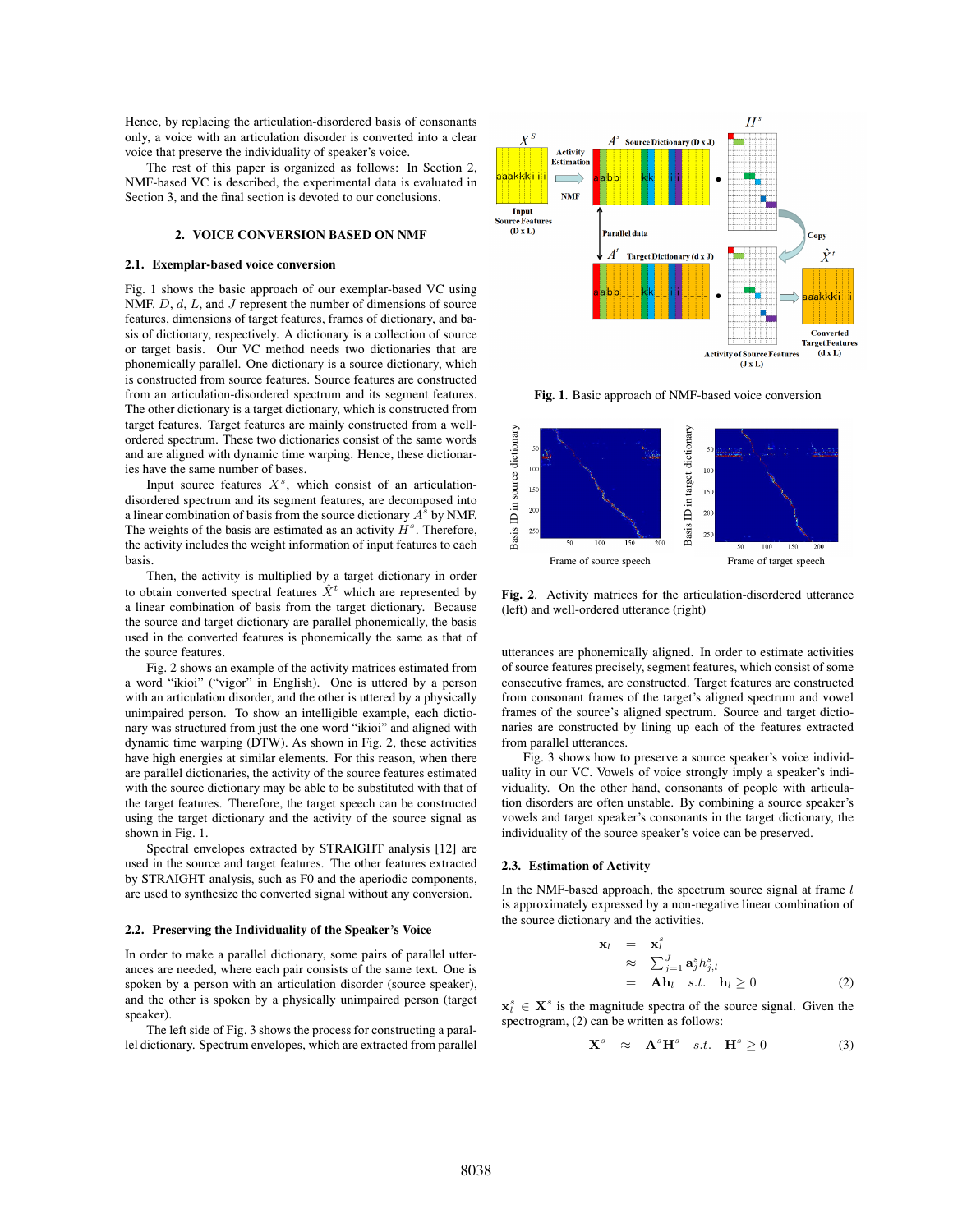

**Fig. 3**. Individuality-preserving voice conversion

The joint matrix  $\mathbf{H}^s$  is estimated based on NMF with the sparse constraint that minimizes the following cost function.

$$
d(\mathbf{X}^s, \mathbf{A}^s \mathbf{H}^s) + ||(\lambda \mathbf{1}^{1 \times L}). * \mathbf{H}^s||_1 \quad s.t. \quad \mathbf{H}^s \ge 0 \tag{4}
$$

**1** is an all-one matrix. The first term is the Kullback-Leibler (KL) divergence between  $X^s$  and  $A^sH^s$ . The second term is the sparse constraint with the L1-norm regularization term that causes  $\mathbf{H}^s$  to be sparse. The weights of the sparsity constraints can be defined for each exemplar by defining  $\lambda^T = [\lambda_1 \dots \lambda_J]$ . In this paper, all elements in  $\lambda$  were set to 0.1.  $\mathbf{H}^s$  minimizing (4) is estimated iteratively applying the following update rule [8]:

$$
\mathbf{H}_{n+1}^{s} = \mathbf{H}_{n}^{s} \cdot \mathbf{A}^{sT} (\mathbf{X}^{s} \cdot / (\mathbf{A}^{s} \mathbf{H}_{n}^{s})))
$$

$$
\cdot / (\mathbf{A}^{sT} \mathbf{1}^{\mathbf{D} \times L} + \lambda \mathbf{1}^{1 \times L})
$$
(5)

with *.∗* and *./* denoting element-wise multiplication and division, respectively. To increase the sparseness of **H***<sup>s</sup>* , elements of **H***<sup>s</sup>* , which are less than threshold, are rounded to zero.

By using the activity and the target dictionary, the converted spectral features are constructed.

$$
\hat{\mathbf{X}}^t = (\mathbf{A}^t \mathbf{H}^s) \tag{6}
$$

### **3. EXPERIMENTAL RESULTS**

#### **3.1. Experimental Conditions**

The proposed method was evaluated on word-based VC for one person with an articulation disorder. We recorded 432 utterances (216 words, repeating each two times) included in the ATR Japanese speech database. The speech signals were sampled at 16 kHz and windowed with a 25-msec Hamming window every 10 msec. A physically unimpaired Japanese male in the ATR Japanese speech

database, was chosen as a target speaker. Two hundred sixteen utterances were used for training, and the other 216 utterances were used for the test. The number of dimensions of source and target features are, 2565 and 513. The Mel-cepstral coefficient, which is converted from the STRAIGHT spectrum, is used for DP-matching in order to align the temporal fluctuation.

We compared our NMF-based VC to conventional GMM-based VC. In GMM-based VC, the 1st through 24th cepstrum coefficients extracted by STRAIGHT are used as source and target features.

### **3.2. Subjective Evaluation**

We performed a MOS (Mean Opinion Score) test on 4 subjective evaluations. The opinion score was set to a 5-point scale (5: excellent, 4: good, 3: fair, 2: poor, 1: bad). On "listening intelligibility" and "clarity of consonants" evaluation, 50 words were converted using NMF-based VC and GMM-based VC, where the text was given and the subjects were asked about the listening intelligibility and the clarity of consonants in the articulation-disordered voice, the NMFbased converted voice, and the GMM-based converted voice. Each voice uttered by a physically unimpaired person was presented as a reference of 5 points on the MOS test.

On the "similarity" and "naturalness" evaluation, 23 words, which are difficult for a person with articulation disorder to utter, were evaluated, where the source text was given, and subjects were asked about the similarity to the source speaker and naturalness of the words. A total of 5 Japanese speakers performed the test using headphones.

### **3.3. Results and Discussion**

Fig. 4 shows the results on the MOS test on the listening intelligibility and clarity of consonants. NMF-based VC can improve the listening intelligibility and clarity of consonants. On the other hand,